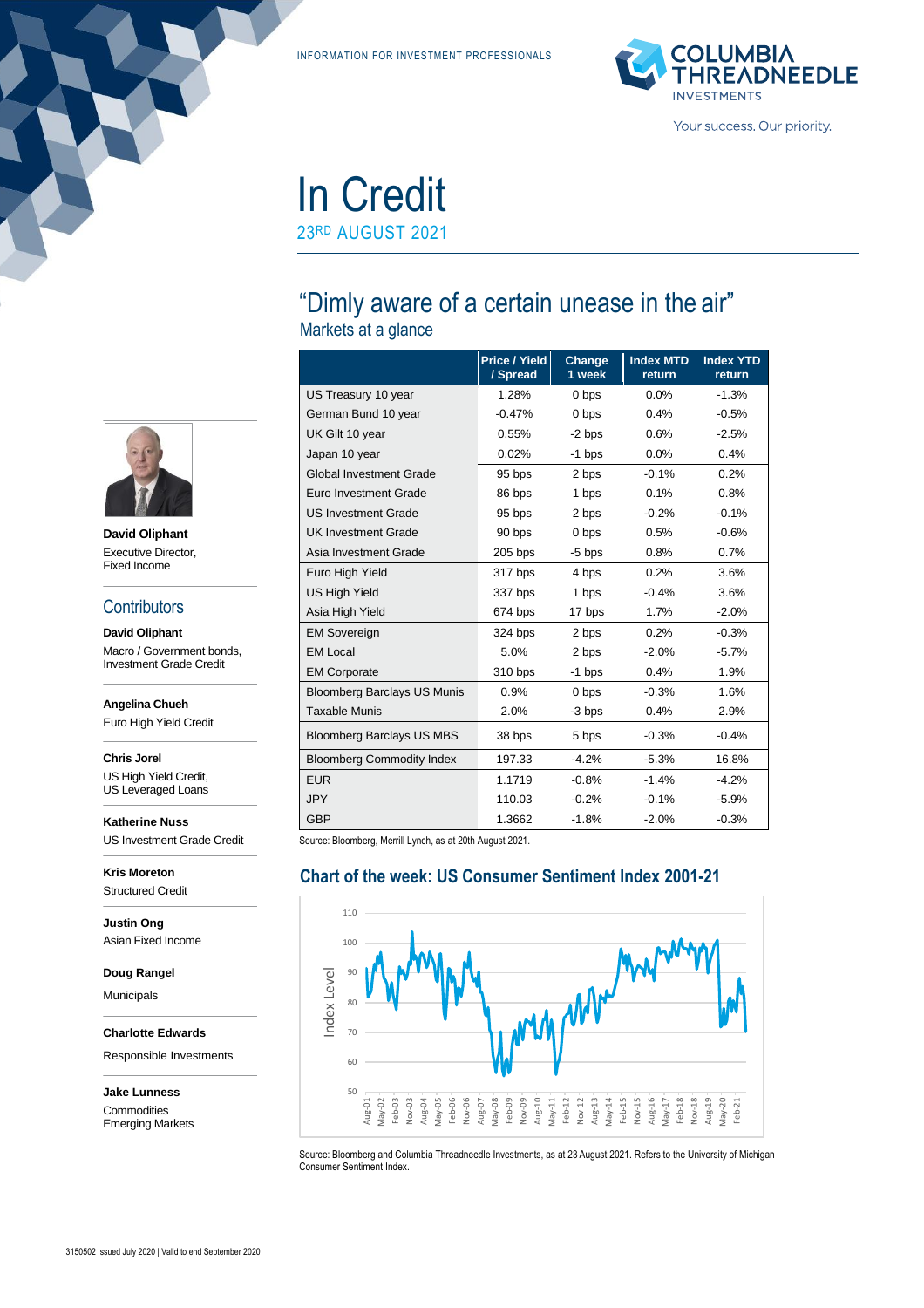### Macro/government bonds

We borrowed a line from a Pink Floyd song for this week's title, which seemed to sum up the mood in markets last week. The rise in cases of the delta variant of Covid brings fears of a pause in upward economic momentum. Safe haven assets such as the US dollar and core government bonds were seen as appealling. The benchmark 10-year US Treasury was flirting again with the 1.25% mark at the time of writing. Meanwhile commodity prices and cyclical stocks have struggled, as have credit markets – albeit only to a limited extent.

Other than the spread of the virus, economic data presented a rather mixed message. US retail sales were weak, yet the weekly jobless claims number reached a post-pandemic low. Industrial production was stronger than expected, while the University of Michigan consumer sentiment data collapsed to nearly the lowest level in a decade **(see Chart of the week)**. Elsewhere UK retail sales were also weak and inflation missed expectations at both a headline and core level.

This week we expect to hear about the timing and type of tapering the US Federal Reserve is planning from Jay Powell at the Jackson Hole (virtual) symposium. We will also get the latest barometers of economic pressure with PMI data from around the globe. At time of writing, both Japan and Australian data had exhibited a decent fall in these measures of business confidence.

### Investment Grade credit

In spite of some weakness in equity and commodity markets, there was only a minor ripple in the calm that has beset corporate bond spreads in recent weeks. The global index reached a spread of 95bps by the end of the week which is the widest spread since early May. That said, the move is hardly emphatic. Spreads were 89bps at the "tights" this year which was back in early June. So we sit at the middle of this year's very tight spread range. This year has been characterised by very low volatility in investment grade markets globally.

In company news, the battle for UK supermarket chain Morrisons continued with a raised bid from private equity firm CD&R. There is also speculation that rival Sainsbury may be another target for these types of fund.

New issuance remains very quiet though we would expect to see a pickup in September.

# High Yield credit

US high yield bond prices were slightly lower over the week amid ongoing Delta variant concerns and Fed tapering weighing on broader risk sentiment. The ICE BofA US HY CP Constrained index returned -0.09% and spreads were 2bps wider. The index is on pace for its first negative monthly total return since September with a -0.41% return thus far month to date. Primary market activity slowed this week with <\$5bn priced, leaving the MTD total at \$34 billion. Outflows were a modest \$4 million over the week, according to Lipper, leaving YTD outflows at \$14.5 billion.

European High Yield had a weaker tone last week, with credit spreads widening 4bps to 317bps, and a small negative return, but with single Bs being the weakest and only CCCs experiencing a positive return.

Some weaknesses seen over the week were in the auto sector due to news of Toyota cutting production on renewed chip shortages as well as in the travel sector on the back of macro and geopolitical headwinds. Still, overall the market remains quite resilient in spite of Delta variant concerns.

The asset class was in outflow mode with €100 million exiting, both in ETFs as well as managed accounts. The primary market was again quiet with zero issuance – for the second week in a row since the end of 2020. It has been noted that there has been a fair amount of cash-raising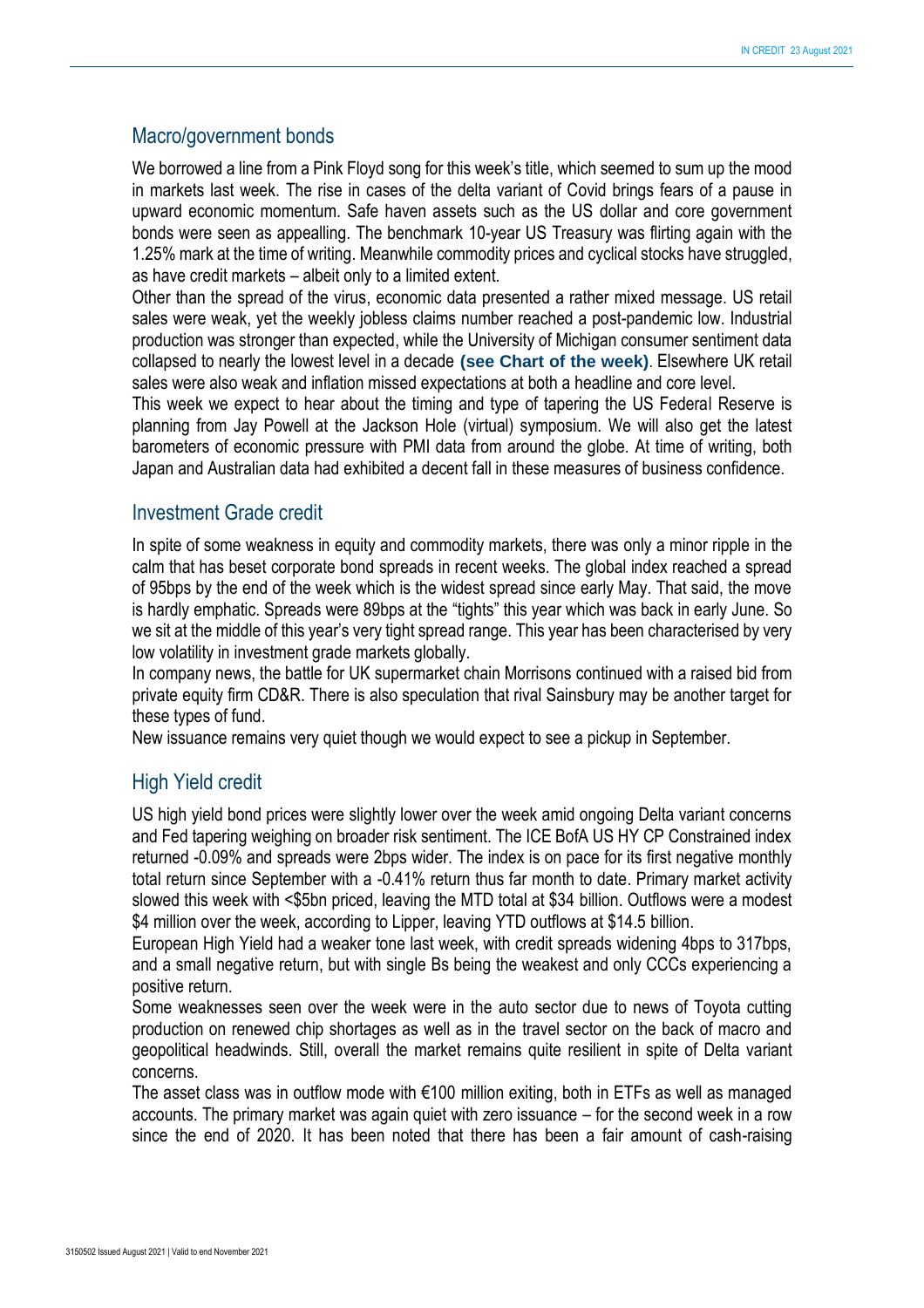happening in the high yield space as the market looks toward what it expects to be a busy September on the new issuance front (there is talk of €15 to 20 million of new bonds.) In M&A news, media and telecoms company United Group announced it is buying Wind Hellas. ThyssenKrupp, also, announced the sale of its carbon component business to Action Composites.

#### Leveraged loans

The average price of the JP Morgan Leveraged Loan index increased \$0.04 despite equity volatility and slightly wider spreads in HY as heavy CLO origination and steady retail inflows met slowing supply. Loan yields (three-year) and spreads (three-year) decreased 2bps and 3bps over the past week to 4.85% and 433bps. The Leveraged loan index is providing a +0.21% gain in August and the 62bps of outperformance versus bonds is the largest since September. The week's retail inflow totalled \$352 million, below the average YTD inflow of \$681 million, but the 31st inflow over the previous 32 weeks, nonetheless.

#### Structured credit

The US Agency MBS market posted a slightly negative return on the week, down 5bps on modestly wider spreads. The Fed's minutes seem to suggest a taper closer to year-end which helped support the market. The FHFA released its proposal on affordability goals which notch up low-income target levels. Prepays are off to a relatively slow start in August. In ABS, the quarterly Household Debt and Credit Survey reported growth in total household debt in Q2 2021 up \$313 billion from Q1 2021 and \$691 billion year on year. The growth continues to be most notable in mortgages (+6.8%) and autos (+5.4%). Conversely, credit card debt is down 4% year on year. New issuances surpassed \$30 billion in July and was led by products such as Prime and Subprime Auto. Performance remains strong with delinquencies across ABS trending lower, especially in the lowest FICO buckets.

#### Asian credit

S&P lowered its long-term issuer ratings on several entities in the Genting Bhd Group because EBITDA will only recover to pre-pandemic levels in 2023, instead of 2022. Genting Bhd and Genting Malaysia Bhd were cut by a notch to BBB-. The group's operating entities in the US, comprising Resorts World Las Vegas and Genting New York, were cut to BB+. The ratings outlook of the entities was raised to stable from negative given S&P's expectation that credit quality will stabilize. The major investment cycle has completed and the higher vaccination rates in key markets will support operational recovery over the next two years.

The China National People's Congress (NPC) has passed the Personal Information Protection Law (PIPL), a stringent privacy law which will be implemented from 1 November 2021. The combination of the Cybersecurity Law, the Data Security Law and the PIPL will comprehensively cover the regulation on data protection, data processing and cross-border data transfer. The Cybersecurity Law was implemented in June 2017 while the Data Security Law, which was passed in June 2021, will be effective from 1 September 2021.

China Huarong Asset Management (HRAM) announced a state-backed government financial support which features a strategic investment of around CNY50 billion from a CITIC Group-led consortium. The consortium includes China Insurance Investment, China Life Asset Management Company, China Cinda and Sino-Ocean Capital Holding Limited. HRAM will also undertake further asset sales to raise up to CNY50 billion. Based on preliminary calculations, HRAM announced a FY20 net loss attributable to shareholders of CNY109.2bn (versus FY19 net profit of CNY1.424bn).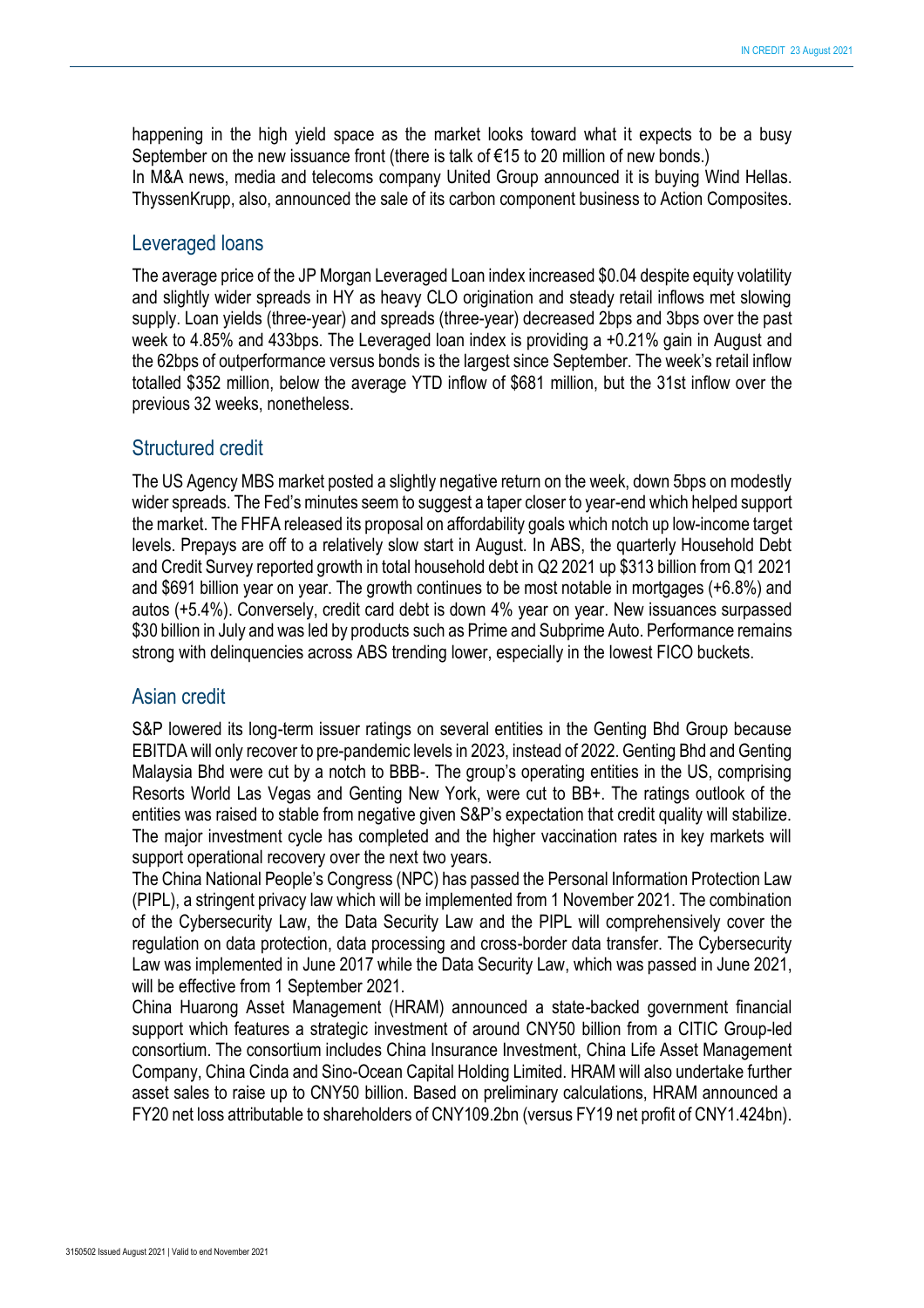# Emerging Markets

Emerging markets were not immune to the general sense of "risk-off". The widening in spreads was light however and and only a few basis points. High yield credit underperformed, led wider by weakness in Argentina and Brazil and African issuers. Investment grade was largely unmoved.

In terms of news, Brazil has become something of a focus as fiscal concerns are raised ahead of next year's election and the fall in popularity of President Bolsonaro. There are fears that to bolster his chances there could be increased spending which has also had a negative effect on the currency and local rates markets.

#### **Commodities**

Fears that the spread of Covid will weigh on growth (e.g. in China and the US) has had a meaningful impact on commodity prices.

The oil price is now around 15% lower than was the case at the end of June as an example. The broader Bloomberg commodity index meanwhile is at the lowest level since mid-June though still by around 18% year to date.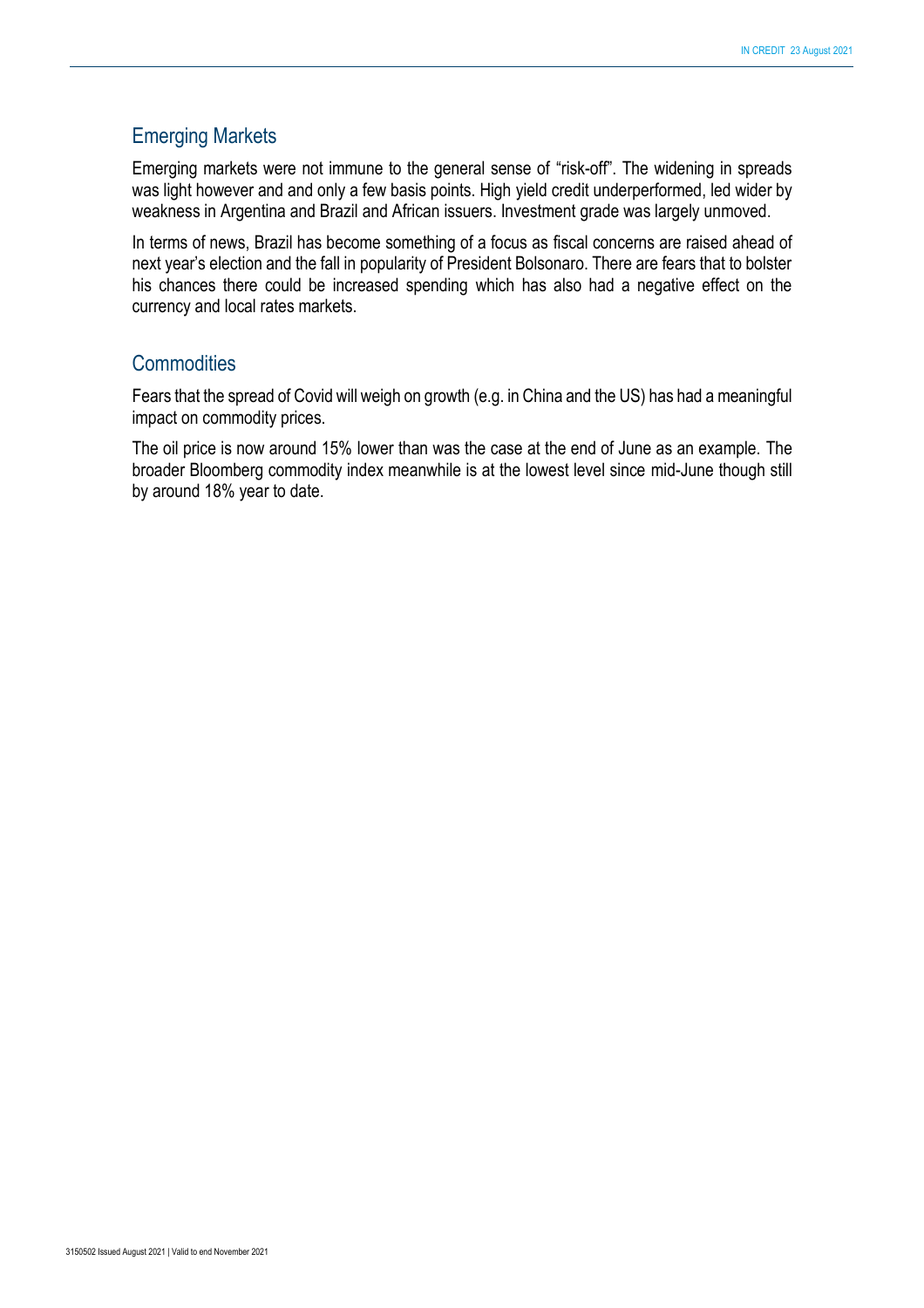# Summary of fixed income asset allocation views

| <b>Strategy and positioning</b>                                                      |                                                                                                                                                                                                                                                                                                                                 |                                                                                                                                                                                                                                                                                                                                                                                                                                                                                                                                                                                                                                                                                                                                                               |                                                                                                                                                                                                                                                                                                                                                                                                                                                                                                            |
|--------------------------------------------------------------------------------------|---------------------------------------------------------------------------------------------------------------------------------------------------------------------------------------------------------------------------------------------------------------------------------------------------------------------------------|---------------------------------------------------------------------------------------------------------------------------------------------------------------------------------------------------------------------------------------------------------------------------------------------------------------------------------------------------------------------------------------------------------------------------------------------------------------------------------------------------------------------------------------------------------------------------------------------------------------------------------------------------------------------------------------------------------------------------------------------------------------|------------------------------------------------------------------------------------------------------------------------------------------------------------------------------------------------------------------------------------------------------------------------------------------------------------------------------------------------------------------------------------------------------------------------------------------------------------------------------------------------------------|
| (relative to risk free rate)                                                         |                                                                                                                                                                                                                                                                                                                                 | <b>Views</b>                                                                                                                                                                                                                                                                                                                                                                                                                                                                                                                                                                                                                                                                                                                                                  | <b>Risks to our views</b>                                                                                                                                                                                                                                                                                                                                                                                                                                                                                  |
| <b>Overall Fixed</b><br><b>Income</b><br><b>Spread Risk</b>                          | Under- $\begin{array}{c c c c c c} \hline \text{Under} & 0 & 0 \\ \hline \text{weight} & -2 & -1 & 0 & +1 & +2 \\ \hline \end{array}$ weight                                                                                                                                                                                    | The worsening Delta variant is threatening global<br>reopening/growth stories as case counts rise and restrictions<br>return. In areas with high vaccination rates, low mortality rates<br>may deter policy moves.<br>Although credit spreads have widened slightly, they are still<br>near all time tights and leave little room for the growth story to<br>get derailed. Pockets of opportunity with deleveraging &<br>upgrade activity exist.<br>■ We are past the peak of central bank accommodation. The<br>pullback in liquidity won't be aggressive, but it leaves<br>opportunity for market volatility.<br>٠<br>Uncertainty is rising as Delta threatens the recovery, monetary<br>& direct fiscal support wane, and unemployment benefits<br>expire. | Upside risks: the unique COVID recovery in<br>fundamentals allow spreads to rocket past all-<br>time tights. Spreads have spent extended<br>periods near tights in other periods as well.<br>Downside risks Delta variant cases worsen<br>and restrictions return, threatening returns to<br>schools, offices and travel Once spreads hit<br>these extreme levels, future returns are rarely<br>good Both fiscal and monetary stimulus are<br>removed just as growth decelerates could<br>cause a sell off |
| <b>Duration</b><br>$(10-year)$<br>$('P' = Periphery)$                                | Р<br>Short $\frac{4}{1}$ $\frac{5}{1}$ $\frac{1}{1}$ $\frac{1}{0}$ $\frac{1}{1}$ $\frac{1}{1}$ $\frac{1}{1}$ $\frac{1}{1}$ $\frac{1}{1}$ $\frac{1}{1}$ $\frac{1}{1}$ $\frac{1}{1}$ $\frac{1}{1}$ $\frac{1}{1}$ $\frac{1}{1}$ $\frac{1}{1}$ $\frac{1}{1}$ $\frac{1}{1}$ $\frac{1}{1}$ $\frac{1}{1}$ $\frac{1}{1}$ $\frac{1$<br>€ | Rangebound government bond market likely, with bias to lower<br>yields<br>Pandemic scarring keeps reflation credibility low<br>٠<br>Fed QE and high personal savings underpin demand for<br>٠<br>treasuries<br>ECB likely to lean against rising financing rates<br>٠<br>Duration remains best hedge for further risk asset correction<br>٠                                                                                                                                                                                                                                                                                                                                                                                                                   | Permanent fiscal policy shift rebuilds<br>٠<br>reflationary credibility and raises r*<br>Fiscal largesse steepens curves on issuance<br>expectations<br>Consumption rebound stimulates long-term<br>inflation expectations<br>Risk hedge properties deteriorate                                                                                                                                                                                                                                            |
| <b>Currency</b><br>('E' = European<br>Economic Area)                                 | ¥<br>Short $\frac{E EM}{-2^{-1} - 1^{-1} 0^{-1} + 1^{1} + 2^{1}}$ Long<br>Е.<br>A\$<br>\$                                                                                                                                                                                                                                       | US growth outperformance on back of fiscal stimulus boosts<br><b>USD</b><br>ECB increasingly sensitive to Euro appreciation                                                                                                                                                                                                                                                                                                                                                                                                                                                                                                                                                                                                                                   | Vaccine rollout in Europe improves and<br>narrows growth gap<br>US fiscal push fades                                                                                                                                                                                                                                                                                                                                                                                                                       |
| <b>Emerging</b><br><b>Markets Local</b><br>(rates (R) and<br>currency (C))           | R<br>Under- $\sqrt{\frac{1}{1 + 1 + 2}}$ Over-<br>weight -2 -1 0 +1 +2 weight<br>C                                                                                                                                                                                                                                              | Selective opportunities<br>Still-favourable global liquidity conditions<br>Dollar resilience may crimp scope for EMFX performance<br>EM real interest rates relatively attractive, curves steep in<br>×<br>places                                                                                                                                                                                                                                                                                                                                                                                                                                                                                                                                             | ■ Central banks tighten aggressively to counter<br>fx weakness<br><b>EM</b> inflation resurgence<br>■ EM funding crises drive curves higher and<br>steeper                                                                                                                                                                                                                                                                                                                                                 |
| <b>Emerging</b><br><b>Markets</b><br>Sovereign<br><b>Credit (USD</b><br>denominated) | Under- $\frac{1}{2}$ -1 0 +1 +2 weight                                                                                                                                                                                                                                                                                          | Dispersion in outlooks across EM is rising as the recovery<br>begins at different paces. Countries with commodity exposure<br>and better fiscal adaptability rise to the top.<br>Index composition changes over the last 5 years have added a<br>lot of duration to the sector, leaving especially IG EM<br>vulnerable. We prefer HY EM (selectively).<br>US growth outperformance is starting to cause weakness in<br>٠<br>EMFX, with the exception of countries aggressively hiking rates<br>(like Russia and Brazil).                                                                                                                                                                                                                                      | A replay of 2013 occurs with a taper tantrum or<br>swift appreciation of the USD<br>Growth scars from COVID persist and hurt<br>commodity prices & ability to grow out of<br>deficits.<br>There are even further delays in mass<br>vaccination outside of developed markets.                                                                                                                                                                                                                               |
| <b>Investment</b><br><b>Grade Credit</b>                                             | Under- $\frac{1}{2}$ -1 0 +1 +2 weight                                                                                                                                                                                                                                                                                          | US spreads are the tightest since 2005, when average credit<br>quality was higher and duration was 50% lower.<br>IG has been historically resilient in the face of inflation, even if<br>other sectors may benefit more from it.<br>Good fundamentals after most recent earnings, with strong<br>balance sheet management and deleveraging from capital<br>management & sales growth                                                                                                                                                                                                                                                                                                                                                                          | G bonds further cement their place in global<br>investors' portfolios as safe assets, replacing<br>government bonds.<br>M&A and shareholder returns remain in the<br>backseat of management's priorities for an<br>extended period of time.                                                                                                                                                                                                                                                                |
| <b>High Yield</b><br><b>Credit</b>                                                   | Under- $\begin{array}{ c c c c c }\n\hline\n\text{Weight} & -2 & -1 & 0 & +1 & +2 \text{ weight}\n\end{array}$                                                                                                                                                                                                                  | Spreads are nearly to all-time tights, although credit quality has<br>٠<br>improved through defaults and ample liquidity<br>The best performing parts of these sectors have been the most<br>٠<br>volatile and lowest quality.<br>Defaults are set to drop dramatically in 2021 in part due to the<br>rapid recovery, but also due to an ability to remove near-term<br>maturities by companies across the credit spectrum.                                                                                                                                                                                                                                                                                                                                   | The reach for yield continues to suppress<br>spreads.<br>■ Waves of ratings upgrade begin to occur this<br>year.<br>There are few exogenous shocks that shake<br>٠<br>the tight spread environment.                                                                                                                                                                                                                                                                                                        |
| <b>Agency MBS</b>                                                                    | Under- $\begin{array}{c c c c c c} \hline \text{Under} & 1 & 0 & +1 & +2 \text{ weight} \end{array}$ Over-                                                                                                                                                                                                                      | The Fed has been the 1000lb gorilla in this market since<br>COVID hit, and it is progressively getting closer to tapering.<br>The Fed will taper MBS alongside USTs, but tapering will still<br>be a headwind to the market. Banks, the other major buyers,<br>have slowed their purchases as well.<br>With interest rates falling again, fundamentals worsen as<br>٠<br>prepayment speed will remain elevated. Changes to FHFA<br>housing policies could also be marginally negative for<br>fundamentals over time.                                                                                                                                                                                                                                          | Housing activity slows considerably and<br>prepays move back down to normal levels,<br>without denting households' ability to service<br>mortgages. The Fed maintains or increases<br>MBS purchases next year.<br>The Fed maintains or increases MBS<br>purchases next year.                                                                                                                                                                                                                               |
| <b>Non-Agency</b><br><b>MBS &amp; CMBS</b>                                           | Under- $\overline{1 \cdot 1 \cdot 1}$ $\overline{1 \cdot 1 \cdot 1}$ Over-<br>weight -2 -1 0 +1 +2 weight                                                                                                                                                                                                                       | Our preference remains for non-agency RMBS in this area.<br>٠<br>RMBS: Housing continues to outperform in the recovery as HH<br>balance sheets are strong, demographics are positive, and<br>supply is constrained. Valuations are less compelling, but can<br>provide stable carry in de risking portfolios.<br>CMBS: favored bonds are still 'story' bonds. A return to normal<br>won't look 'normal' for sectors like office space or convention<br>hotels and recently has lagged.<br>٠<br>Spread tightening looks somewhat excessive along the<br>margins of credit quality.                                                                                                                                                                             | ■ Changes in consumer behaviour in travel and<br>retail last post pandemic<br>■ Work From Home continues full steam ahead<br>post pandemic (positive for RMBS, negative<br>for CMBS).<br>Rising interest rates may dent housing market<br>strength, but seems unlikely to derail it.                                                                                                                                                                                                                       |
| <b>Commodities</b>                                                                   | Under- $\begin{array}{ c c c c c }\n\hline\n\text{Weyl} & -2 & -1 & 0 & +1 & +2 \\ \hline\n\text{weight} & -2 & -1 & 0 & +1 & +2 \\ \hline\n\end{array}$                                                                                                                                                                        | o/w Copper & Lead vs Zinc<br>٠<br>o/w Grains<br>u/w Livestock<br>٠<br>u/w Gold<br>u/w Natural Gas<br>٠<br>o/w Soybenas                                                                                                                                                                                                                                                                                                                                                                                                                                                                                                                                                                                                                                        | <b>US</b> China trade war<br>Renewed Covid lockdowns                                                                                                                                                                                                                                                                                                                                                                                                                                                       |